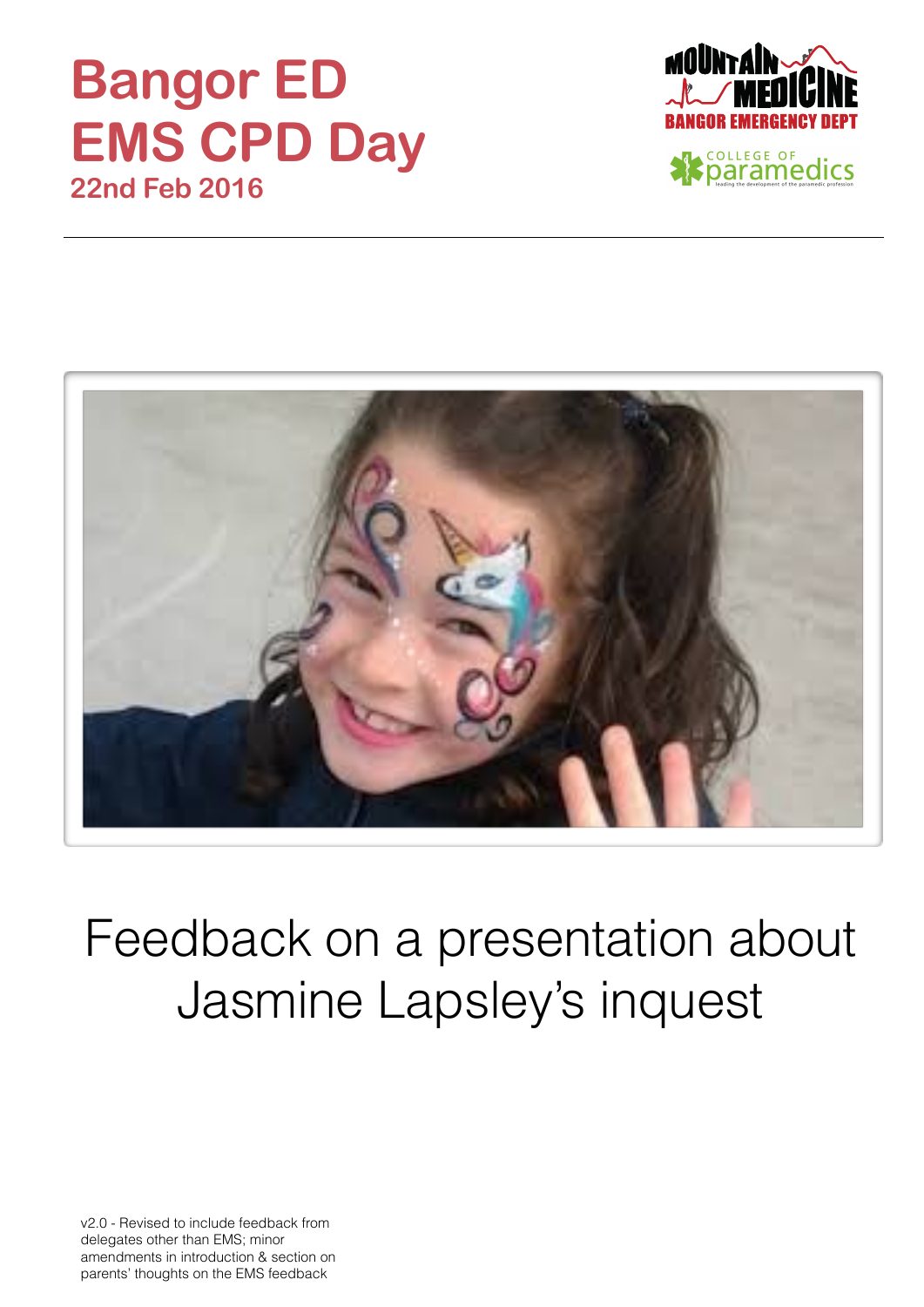# **Introduction**

Jasmine Lapsley was a 6-year child whose life sadly ended in August 2014 after she choked on a grape whilst on holiday on the Llyn Peninsula, North Wales. At Jasmine's inquest, amongst many other things, it became clear that the care of, and communication with, Jasmine's parents, from the scene through to and including the ED and beyond was less than optimal.

Bangor ED Clinical Fellow, Dr Niki Boyer - who was not involved with the case attended Jasmine's inquest for five of the six days, hoping to glean learning points to share with colleagues. I attended the single day she could not.

This CPD event (organised by Bangor ED and the College of Paramedics) was the first opportunity for us to share some of the lessons we identified during the inquest, which was held about seven weeks prior to the event on 22nd Feb 2016. Dr Boyer's formal presentation - very much her own work, although drafted with my guidance was attended by over one hundred delegates, and also by Jasmine's parents. Jasmine's father then spoke. This is the feedback from that session, sourced from delegate feedback forms completed at the event, plus feedback sent directly to organisers & speakers, and that relayed via social media.

Feedback from the EMS delegates is presented separately to that from the 18 non-EMS delegates (e.g. nurses, doctors, ODPs, medical students and a combat medical technician). Comments from Jasmine's parents (to whom we sent v1.0 of this report, i.e. the first 10 pages - the non-EMS analysis was available later) is also included.

We hope these results, and the positive experiences they convey, may empower organisers of other teaching events aimed at ambulance personnel to consider using recent, named (and in this case, high profile) cases to maximise the learning potential to clinicians.

*Dr Linda Dykes, Consultant in EM, Ysbyty Gwynedd Event Organiser Linda.Dykes@wales.nhs.uk* 

#### v2.0 - 25th Feb 2016

Additions:

- Two extra comments in Feedback section (EMS) received subsequent to v1.0
- Addition of section Jasmine's parents' response to the v1.0 feedback
- Slight amendments to "Introduction"
- Addition of extra section on the non-EMS attendees' feedback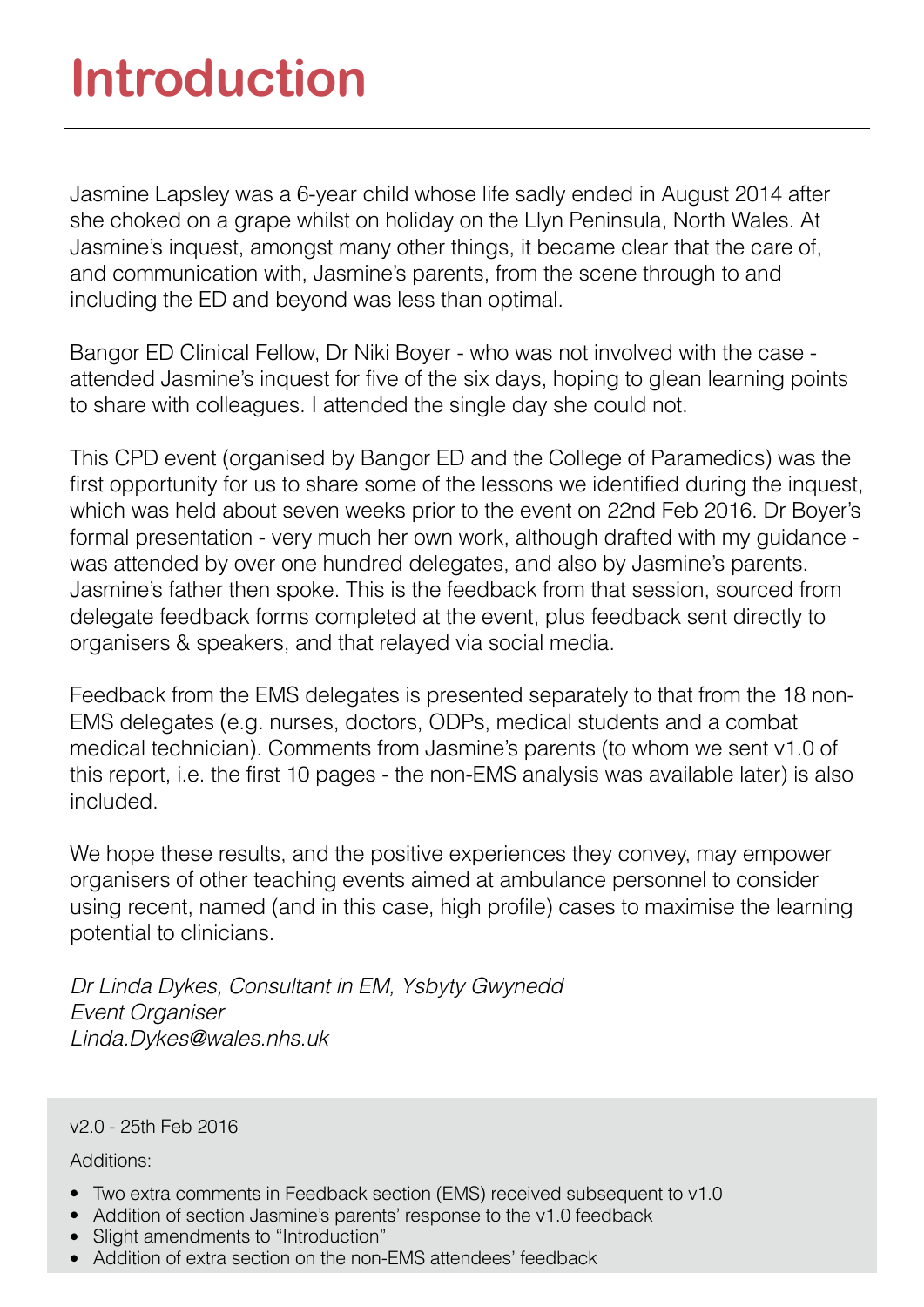# **How did delegates feel about it?**

We knew that our decision to include this presentation on our CPD day programme was somewhat controversial. It had been on the programme since the event was first announced, but Mr & Mrs Lapsley's attendance at the event was only confirmed a few days before.

### What delegates thought before the talk

We asked our delegates to indicate on their feedback forms, "What did you think when you saw that this presentation was on today's programme?".

From 79 replies from EMS personnel present:



Overall, before the talk, almost a quarter of EMS delegates were "somewhat" or "very" uncomfortable with the inclusion of this presentation on the programme.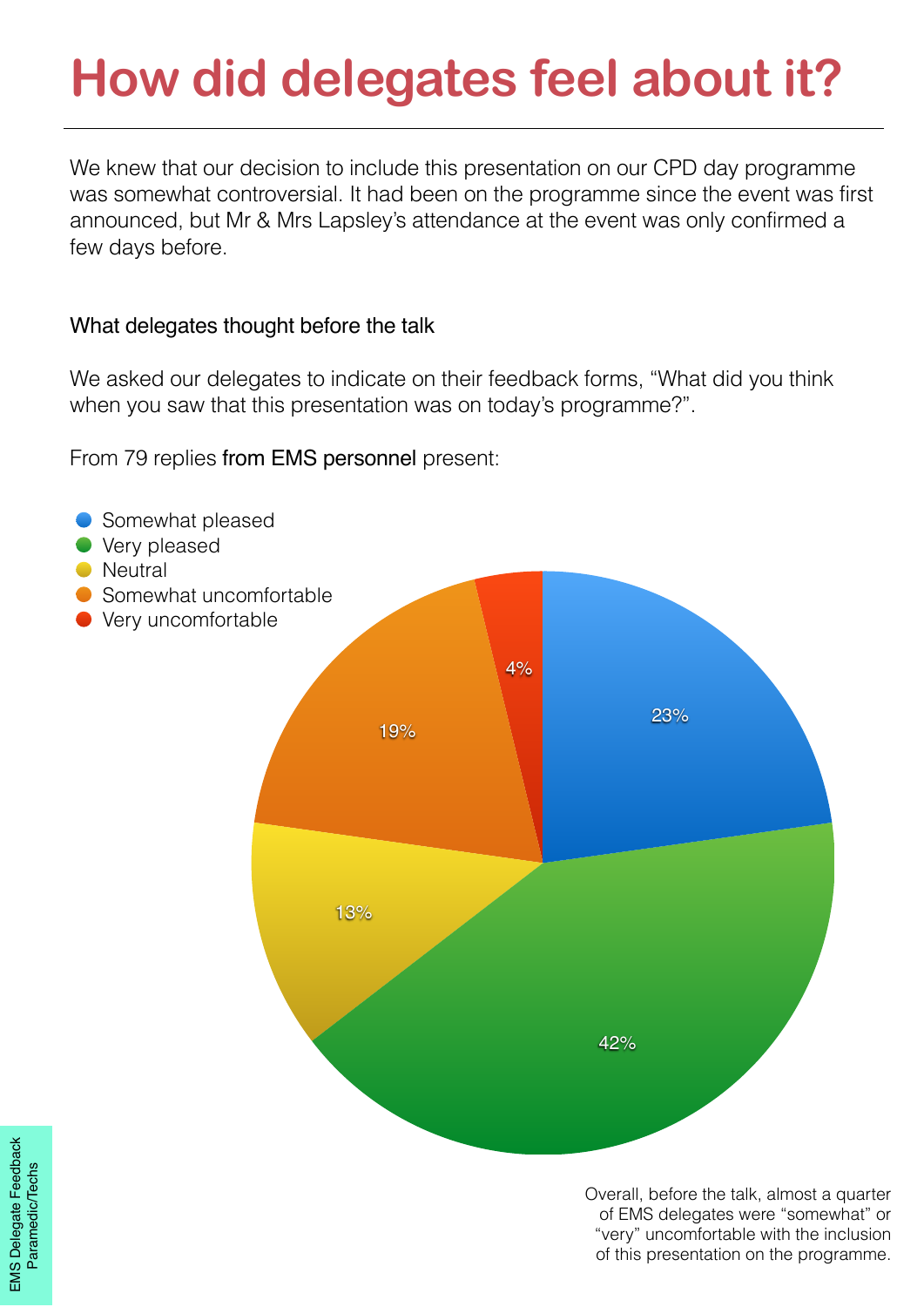Dr Boyer's talk was a 40-minute scripted presentation, using her personal reflections from attending Jasmine's inquest as a springboard for discussion of a variety of topics, including:

- Pathophysiology of choking
- Cognitive bandwidth & situational awareness
- Fallibility of memory
- Important of documentation
- PTSD in professional responders

Jasmine's father Rob then took the podium and addressed delegates, explaining some of the events that had caused him and his wife the most anguish, from the scene to the hospital and beyond.

We purposefully omitted any discussion of the system issues identified in the inquest verdict's Prevention of Future Deaths recommendation, or other parts of the inquest verdict, as some matters are still ongoing.

### What delegates thought after the presentation

We asked our delegates to indicate on their feedback forms, "How do you feel now about the inclusion of this presentation on today's programme?".

From 79 replies from EMS personnel present:

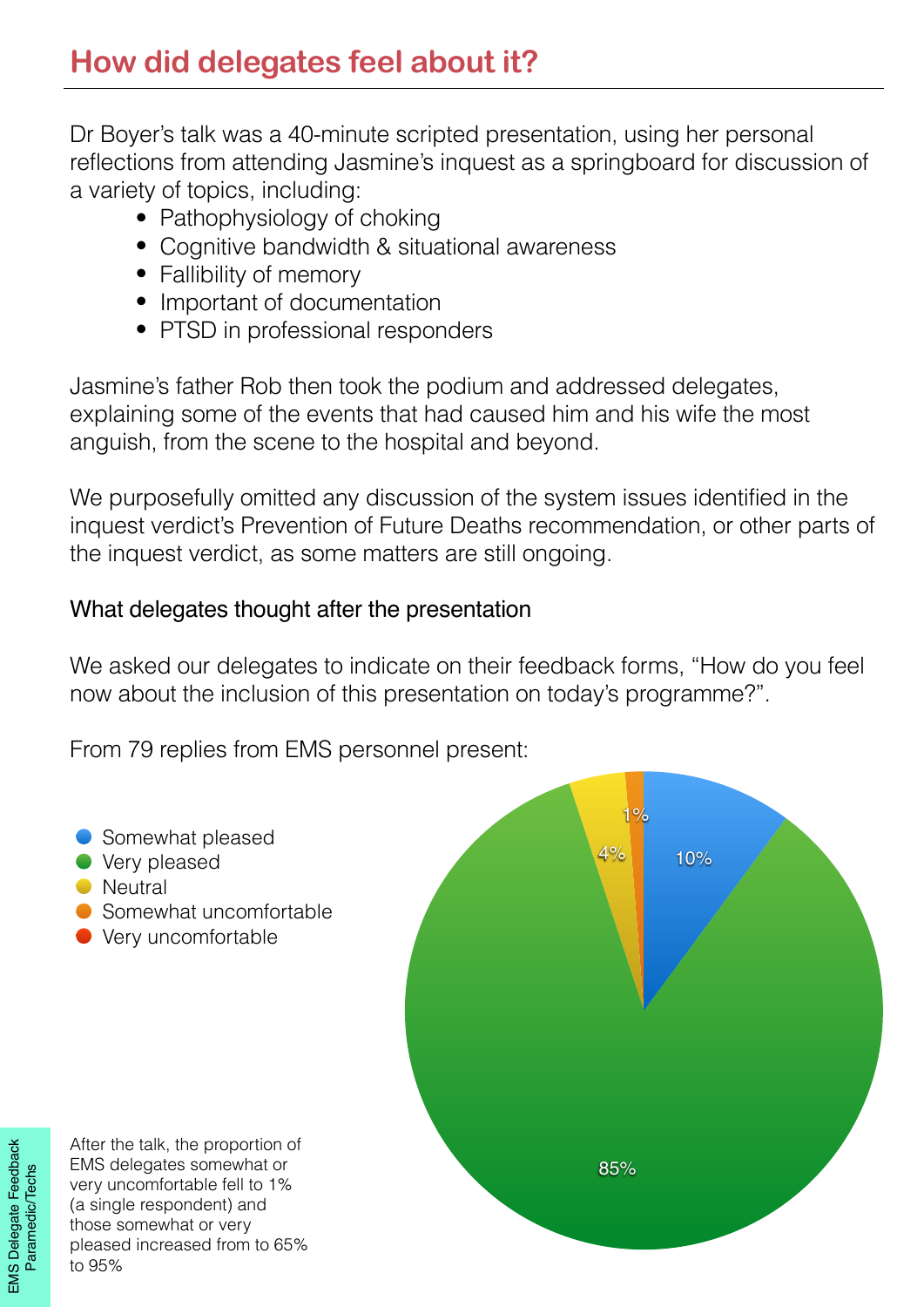### **Comments from feedback forms (EMS)**

Here are all the comments from EMS delegates, together with indication of where the delegate answered on the previous two questions (e.g. "S—>V" is from somewhat pleased to very pleased that the presentation was included):

| Comments "What did you think before"                                                                                                                          | Comments "What did you think after"                                                                                                                                                           |
|---------------------------------------------------------------------------------------------------------------------------------------------------------------|-----------------------------------------------------------------------------------------------------------------------------------------------------------------------------------------------|
| Worried                                                                                                                                                       | Very informative                                                                                                                                                                              |
| I was pleased it was included but uncomfortable re<br>possible content                                                                                        | Sensitively presented, raised some questions but provided<br>some answers.                                                                                                                    |
| interested in the presentation but very uncomforable<br>with idea of parents being there (neutral to<br>somewhat)                                             | Very much better informed, lot to reflect on in own practice                                                                                                                                  |
| Apprehensive about hearing the service failures<br>(somewhat to very pleased)                                                                                 | Eye-opening, thought-provoking, educational. Niki should<br>be very proud of her presentation.                                                                                                |
|                                                                                                                                                               | Brave, excellent, very well presented, thank you                                                                                                                                              |
| Very brave for parents to attend (somewhat to very)                                                                                                           | Helpful: real practical things about communication and<br>care of relatives (somewhat to very)                                                                                                |
|                                                                                                                                                               | Slightly ashamed: felt we let the family down as a service, I<br>respect CFRs for what they do but clock stopping is not<br>the answer. (somewhat to very)                                    |
| Unsure - a little uncomfortable about what content of<br>session would be (somewhat to very)                                                                  | Powerful, brave, appropriate-great choice of content -<br>well done.                                                                                                                          |
| Had been well documented and I was intruiged to<br>hear the true story behind the awful situation<br>(Somewhat to very)                                       | A good insight into the case and I was quite impressed<br>how the subject was delivered (somewhat to very)                                                                                    |
| Interested about what can be learnt. Being a parent I<br>was very apprehensive about the finer details.<br>(somewhat to very)                                 | Very moving and emotionally charged presentation. Feel<br>glad that I attended, thought Dr Boyer was excellent under<br>the circumstances $(S \rightarrow V)$                                 |
| Contentious subject (S--> V)                                                                                                                                  | Very well presented a lot learnt, all positive                                                                                                                                                |
| Thought it would be a difficult and sensitive subject<br>to cover $(S\rightarrow V)$                                                                          | Excellent presentation by Dr Niki - faultless really, must<br>have been tough with the child's parents present.                                                                               |
| A very difficult topic to talk about and to listen to, but<br>I think one that did need covering. Hopefully some<br>good can come from a tragic event (S-->V) | An excellent presentation under difficult circumstances                                                                                                                                       |
| This is a very emotive topic and I was unsure of how<br>I would feel but now interested in listening to Nikis<br>presentation (S>V)                           | This really was a fantastic presentation/ reflection that has<br>raised my awareness of more of the issures/concerns/<br>feeling experienced by parents and will inform my practice           |
| As a first aid instructor al am interested to hear what<br>was done initially and if there are any learning points<br>in the initial treatment $(V>V)$        | Very powerful and emotive presentation lots of lessons at<br>every stage. Reinforced the importance of communicating<br>with the NOK and the need to stand back and see the<br>bigger picture |
| Intruiged, did not know much (V to V)                                                                                                                         | Difficult topic, handled excellently. Touching. Very<br>educational. EMS should do more of this                                                                                               |
| Interested to hear the facts as opposed to the press<br>reporting on the case (V>V)                                                                           | Excellent to understand what happened and lessons<br>learned. Also good to hear how parents felt.                                                                                             |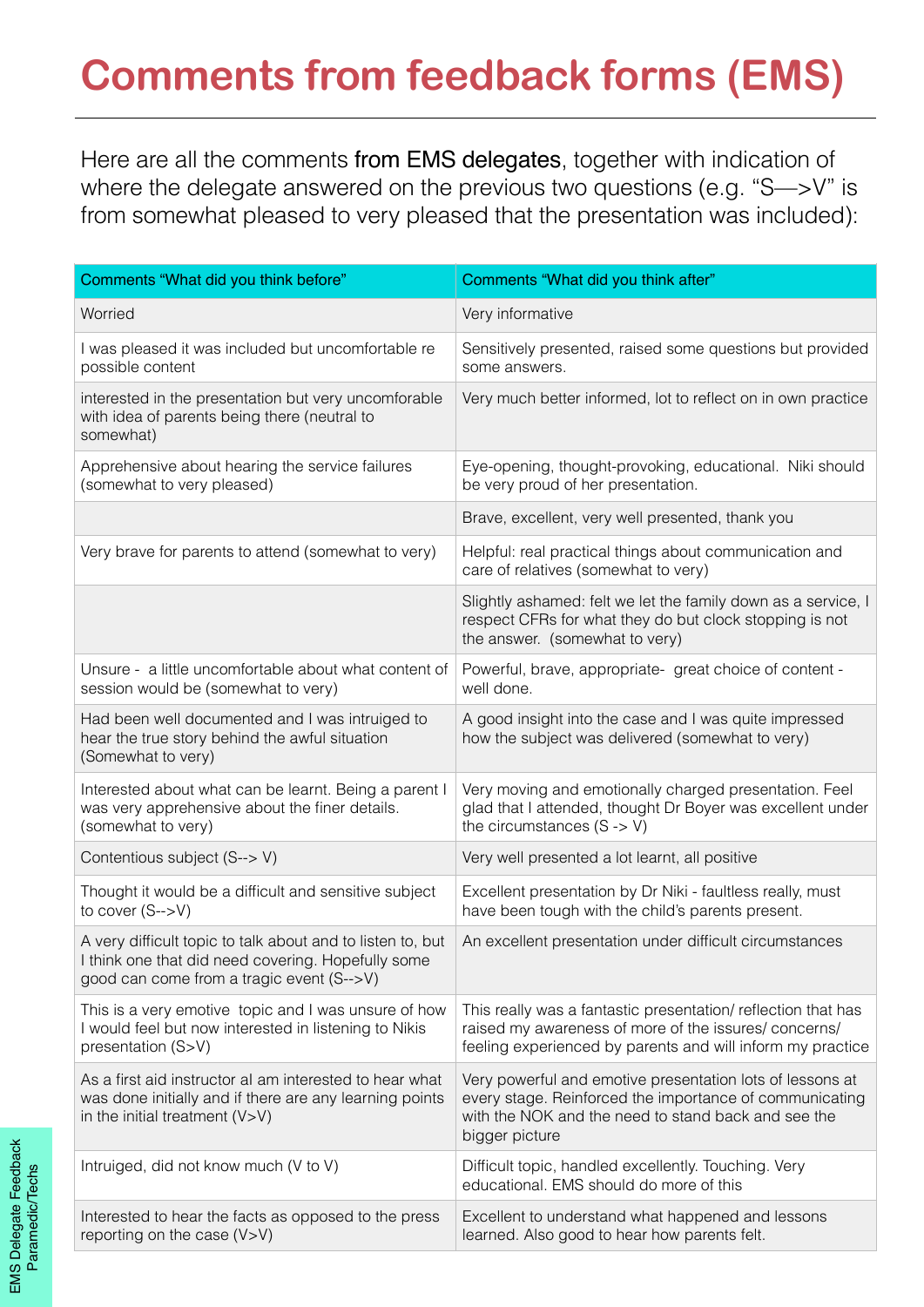### **Comments from feedback forms (EMS)**

| Comments "What did you think before"                                                                                                                                                                                                                                                                                                                                | Comments "What did you think after"                                                                                                                                                             |
|---------------------------------------------------------------------------------------------------------------------------------------------------------------------------------------------------------------------------------------------------------------------------------------------------------------------------------------------------------------------|-------------------------------------------------------------------------------------------------------------------------------------------------------------------------------------------------|
| Interesting but a bit uncomfortable without knowing<br>what the presentation was going to focus on (V->V)                                                                                                                                                                                                                                                           | Excellent emotional presentation. Particularly important<br>reminding us of how we must look after families loved<br>ones as well as the patient                                                |
| The presentation very good (V to V)                                                                                                                                                                                                                                                                                                                                 | very good                                                                                                                                                                                       |
|                                                                                                                                                                                                                                                                                                                                                                     | Sensitively delivered, very interesting, and hugely<br>informative (V to V)                                                                                                                     |
|                                                                                                                                                                                                                                                                                                                                                                     | Very helpful, learned a lot (V to V)                                                                                                                                                            |
| Wanted to learn more about this case (V to V)                                                                                                                                                                                                                                                                                                                       | Very interesting regarding communication and paediatic<br>arrest. No clinical issues in presentation                                                                                            |
| Good, thinking of previous cases, worthwhile subject<br>would be good to hear how people see our actions (V<br>to $V$ )                                                                                                                                                                                                                                             | Good presentations, as a WAST CTL it has given me a lot<br>more informtaion to take back to my team and share to<br>improve the care we give both patients and families                         |
| Was expecting the treatment process/ diagnostic and<br>treatment. What learning points were learned from<br>WAST (V to V)                                                                                                                                                                                                                                           | Excellent presentation. Disapppointed not to get the info<br>(see right). Possibly follow up via emails.                                                                                        |
|                                                                                                                                                                                                                                                                                                                                                                     | Very good presentation in diffiucit circumstances (N to S)                                                                                                                                      |
| As Morfa Nefyn CFR, apprehensive, especially about<br>parents being present (Somewhat uncomfortable to<br>very pleased)                                                                                                                                                                                                                                             | Excellent presentation, still not convinced about parents'<br>attendance - whilst I absolutely sympathise maybe they had<br>a restraining effect on a possible discussion with the<br>audience. |
| The main reason I applied to come on the session at<br>YG (V > V)                                                                                                                                                                                                                                                                                                   | It was honest, frank and unbiased. The talk to me identified<br>that communication is key                                                                                                       |
| Open minded about the content. (V to V)                                                                                                                                                                                                                                                                                                                             | An honest intepretion of the true observations made and the<br>effects such an incident has on all people involved                                                                              |
| Tthis was a really brave presentation to run, but so<br>important for our professions (V to V)                                                                                                                                                                                                                                                                      | Without question the most powerful presentation I've every<br>been to. Really pleased that Jasmine's parents have<br>engaged with this.                                                         |
|                                                                                                                                                                                                                                                                                                                                                                     | Very relevant, moving, poignant obviously very emotive but<br>useful (V to V)                                                                                                                   |
|                                                                                                                                                                                                                                                                                                                                                                     |                                                                                                                                                                                                 |
| Apprehensive about placing blame (somewhat<br>uncomfrtable to very pleased)                                                                                                                                                                                                                                                                                         | Very well presented with the sensitive topic managed<br>perfectly.                                                                                                                              |
| Para and CMT crew directly involved from my station<br>so have some personal invovlement (somewhat<br>uncomfortable to very pleased)                                                                                                                                                                                                                                | Excellent talk very well presented, and has a positive<br>reflection well done                                                                                                                  |
| Felt very uncomfortable when I realised that Mr and<br>Mrs Lapsley were attneding (Very uncomfrtable to<br>very pleased)                                                                                                                                                                                                                                            | Has made me re-evaluate how I need to communicate<br>during times of stress                                                                                                                     |
| Concerns regarding paramedic practice and the<br>effect it may have on individuals involved in her case<br>(Somewhat uncomfortable to very pleased)                                                                                                                                                                                                                 | Excellent presentation that provided an understanding of<br>why things go wrong. Documentation $++++$ . We need to<br>do this more often.                                                       |
| Not so much uncomfortable but unsure whether there<br>was much benefit beyond paying respect (lip<br>service?) to the family. This was largely due to an<br>unfair assumption that grievances would be focused<br>on resources and response times, which you<br>correctly pointed out was beyond the reach of the<br>room. (Somewhat uncomfortable to Very pleased) | Benefitted from the families perspective of where they were<br>failed. Will affect my determination to improve inclusiveness<br>and communication                                               |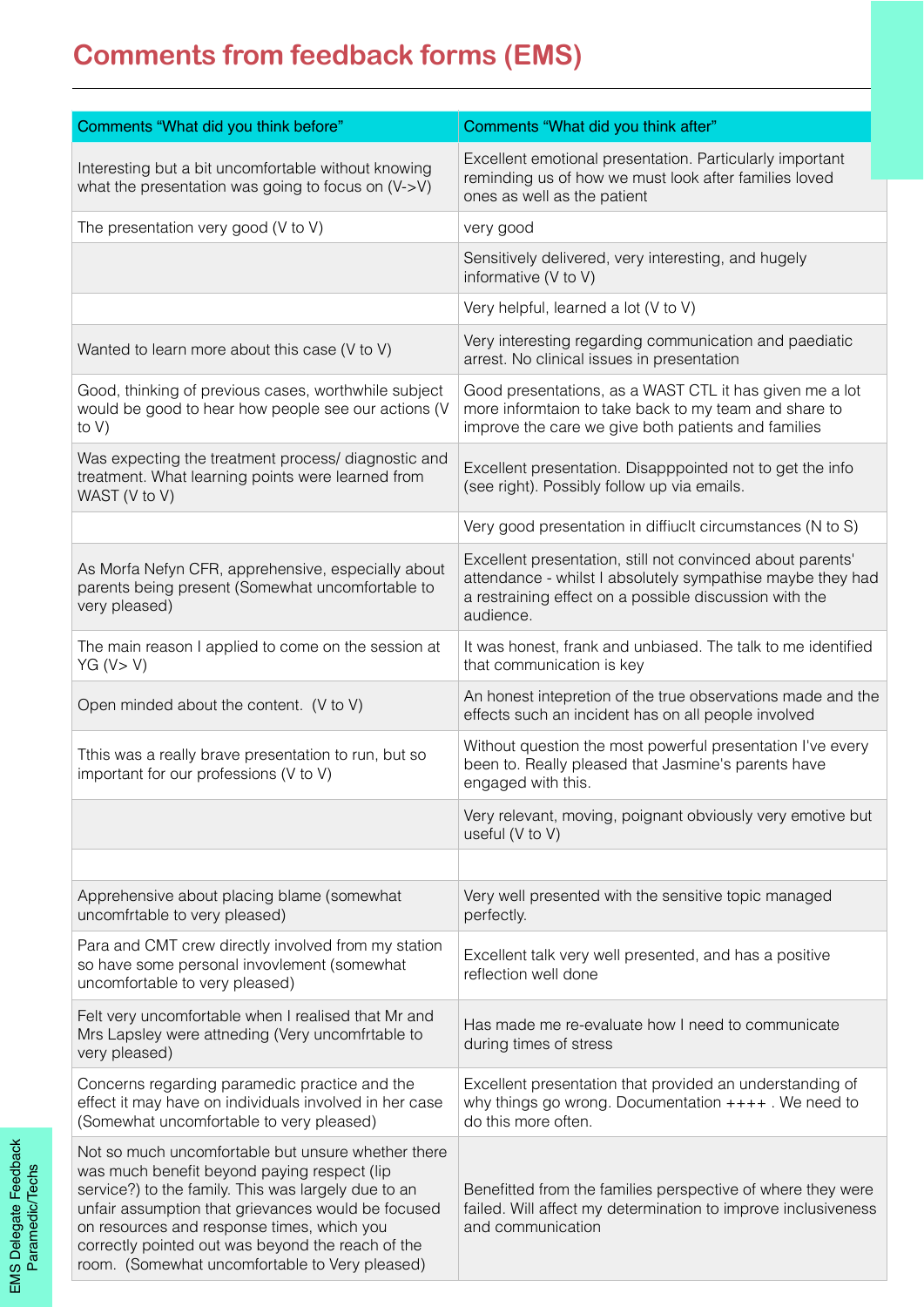### **Comments from feedback forms (EMS)**

| Comments "What did you think before"                                                                                                                                              | Comments "What did you think after"                                                                                                                                                                                                                                   |
|-----------------------------------------------------------------------------------------------------------------------------------------------------------------------------------|-----------------------------------------------------------------------------------------------------------------------------------------------------------------------------------------------------------------------------------------------------------------------|
| I know clinicians involved, concerns over WAST's<br>dealings with the incicident. Was concerned over<br>content and feelings involved (Very uncomfortable to<br>somewhat pleased) | Emotive but very sensitively dealt with, informative and<br>useful lessons learnt.                                                                                                                                                                                    |
|                                                                                                                                                                                   |                                                                                                                                                                                                                                                                       |
| Thought there would be lots of criticisms of the WAST<br>staff (very uncomfortable ot neutral)                                                                                    | Interesting to know how the family felt/ feel. Good to<br>know what we can learn from it                                                                                                                                                                              |
| Lots of publicitiy, nice to get an 'un-sun' version (Very<br>pleased to very pleased)                                                                                             | Made me think about how I treat paediatic emergencies<br>in regard in management parents.                                                                                                                                                                             |
| Very good. Brought one of my hang ups into perspective<br>(Very to Very)                                                                                                          |                                                                                                                                                                                                                                                                       |
|                                                                                                                                                                                   | Excellent                                                                                                                                                                                                                                                             |
| Was unsure what it was going to be like (Very to Very)                                                                                                                            | This was very touching. I do understand that we should<br>respect the parents concerns, but patient is our priority                                                                                                                                                   |
|                                                                                                                                                                                   | Useful and reassuring sesion. Useful also to hear<br>parents' side and how important it is to look after them<br>and keep them informed to avoid misunderstandings (V<br>to $V$ )                                                                                     |
|                                                                                                                                                                                   | Moving, very useful info gleaned. Brave of the father.<br>Thank you (neutral to very pleased)                                                                                                                                                                         |
| I knew nothing of this case before coming (neutral to<br>very pleased)                                                                                                            | Excellent session, glad of the open learning culture                                                                                                                                                                                                                  |
| A lot to learn on all levels. But communication high on<br>the list which came out in the inquest (neutral to very<br>pleased)                                                    | Proven that communication is very important for<br>everyone invovled. Very brave parents                                                                                                                                                                              |
| Unsure about the presentation angle (Neutral to Very<br>pleased)                                                                                                                  | Very interesting case study. Well presented and<br>structured taking into consideration the sensitive nature                                                                                                                                                          |
| It was a shock to read - unsure how it would turn out<br>(somewhat uncomfortable to very pleased)                                                                                 | Having been in education for around 20 years this was<br>one, if not the, most compelling talks/sessions I have<br>had the pleasure to listen to. Well done. Niki's<br>presentation was ace. More on this type of reflective<br>studies in the future!                |
| Worreid how much information was going to be included<br>and how the ambulance service would be portrayed<br>(somewhat uncomfortable to very pleased)                             | Thought it was addressed and presented very well. It<br>needed to be included.                                                                                                                                                                                        |
| A little bit apprehensive (very pleased to very pleased)                                                                                                                          |                                                                                                                                                                                                                                                                       |
|                                                                                                                                                                                   | Very interesting. Made think about how things are being<br>viewed by other people (somewhat pleased to<br>somewhat pleased)                                                                                                                                           |
|                                                                                                                                                                                   | A very brave decision to include this but absolutely<br>appropriate and dealt with with honesty and sensitivity.<br>WAS could benefit greatly from adopting this degree of<br>transparency and willingness to learn from recent cases<br>(very please > very pleased) |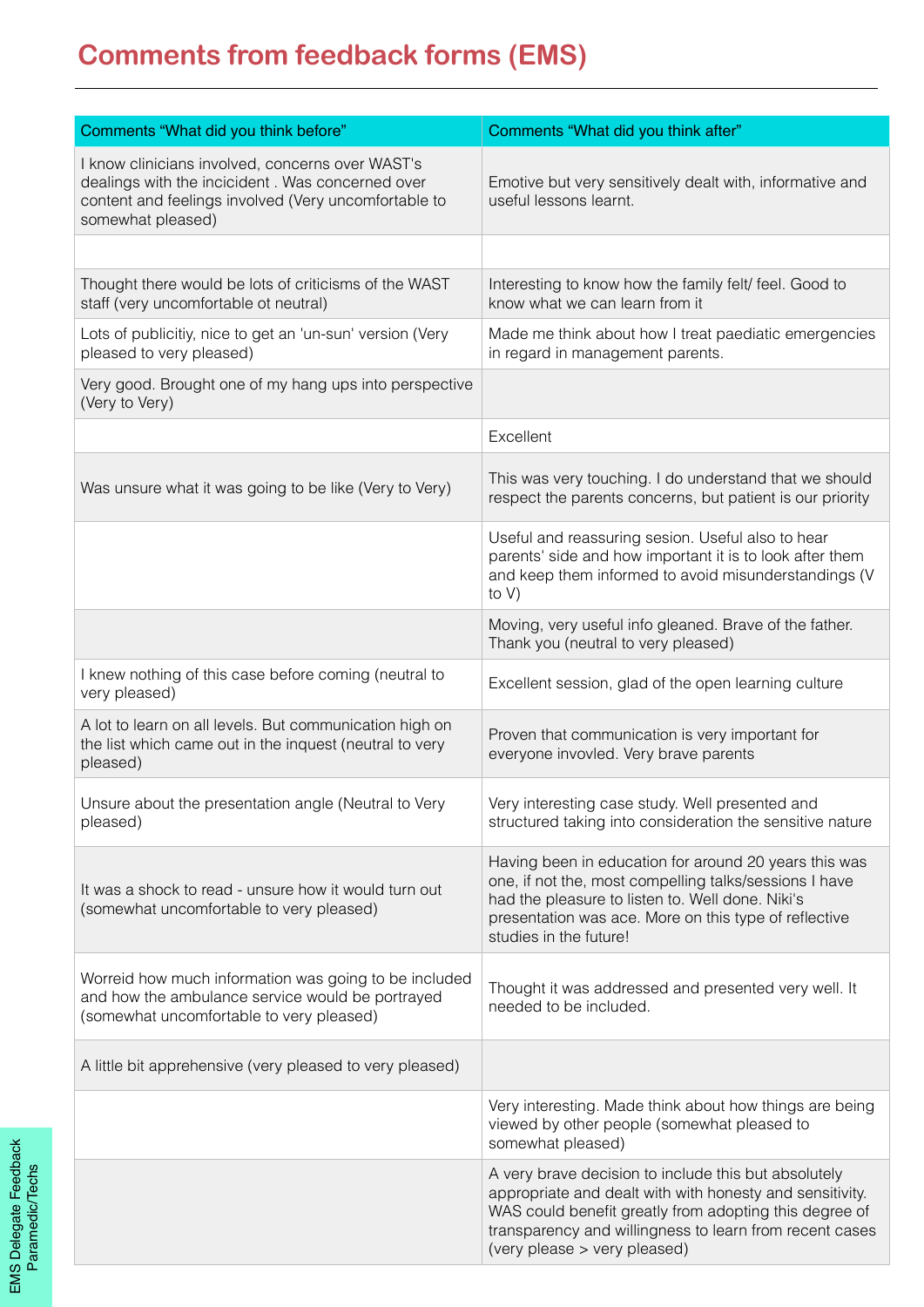| Comments "What did you think before"                                                                                                                | Comments "What did you think after"                                                                                                                      |
|-----------------------------------------------------------------------------------------------------------------------------------------------------|----------------------------------------------------------------------------------------------------------------------------------------------------------|
|                                                                                                                                                     | Thanks Dr Niki for her emotional talk and sharing key<br>points with us. (very to very pleased)                                                          |
| As an ongoing issue perhaps the topic could have been<br>delayed (Somewhat uncomfortable to somewhat<br>uncomfortable)                              | Did not agree with comments re WAST documentation as<br>no complaint made by WAST Re PCR                                                                 |
| Excellent and very interesting (very pleased to somewhat<br>pleased)                                                                                | Very relevant. Brought back reflective memories of a<br>paeds resus and how I dealt with the parents went<br>against protocal, and did what she says do. |
| Felt the subjects were both interesting and valuable<br>(somewhat interested to neutral)                                                            | Sceptical initially due to time frame but happy with<br>outcomes of presentation                                                                         |
| I felt this was a good thing for the family and thier<br>recovery. But felt unhappy with regard to our trust. (very<br>pleased to somewhat pleased) | Happy to have been [able to?] come. The presentation<br>was at times ignorant of our role                                                                |

# **Assessment of presentation**

#### Was the presentation interesting?



How effective was the presenter (Dr Boyer)



Feedback scores from the 79 EMS attendees whose feedback forms were completed

Was the talk useful to you?

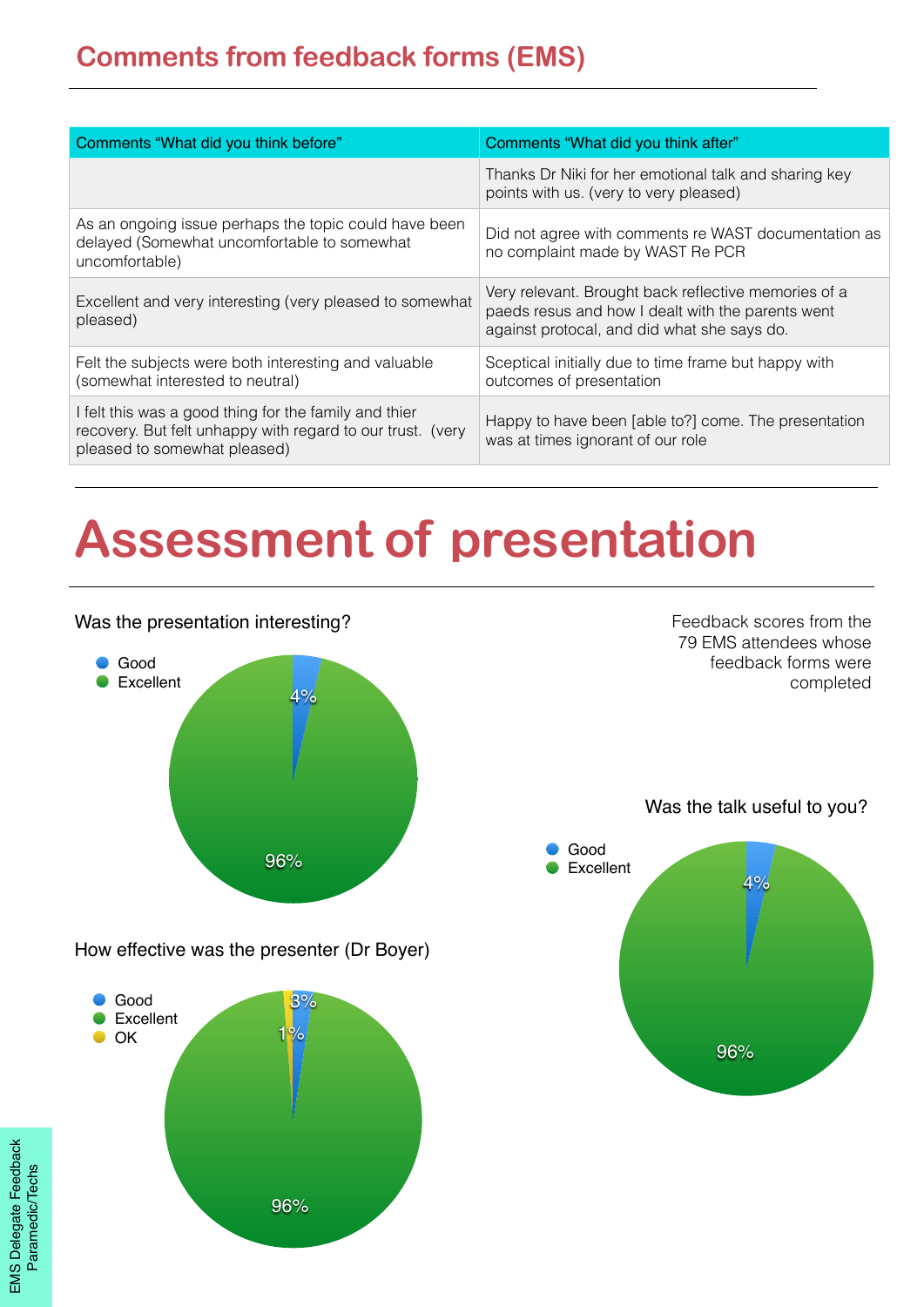### **Feedback sent to organisers (EMS)**

I just wanted to thank you personally for arranging the EMS CPD event today. It really was a fantastic day, especially Niki's personal reflection on Jasmine Lapsley's case which was very sensitively tackled and taught us all something that we can use to inform our future involvement in all difficult and emotionally taxing cases.

If it wasn't for your enthusiasm, support and drive, I'm not sure this event would have happened so once again, thank you so much.

#### *WAST CTL, North Wales coast*

*WAST paramedic, North Powys* …for Mr Lapsley to stand there & speak as he did was phenomenal, I couldn't have done it. Without it sounding over exaggerated for all concerned it was unbelievable (for me anyway) to hear a gentleman speaking so openly about something so so personal, it's something I'll keep with me.

The family's view of events that day or for any other family in such tragic conditions are something we will probably never see or know about as we as crews are so fixated on what we are doing… time to sit back, think & re evaluate on my approach to details/jobs.

Thank you for you & your team's time & dedication in putting on today. The people who didn't or couldn't go have missed out.

*WAST Paramedic, North Powys*

We all loved the day - thanks! The inclusion of the parents was really moving, good to highlight points I may not have really thought about, and helps to hit home the gravity of the job and how seemingly little things for the crew have a huge impact on the family.

That's definitely something that can be slightly forgotten on the road, especially by people who've been doing the job a while, good to be reminded of it!

*1st year Paramedic Student, Liverpool*

First of all I would like to thank you & your team for a brilliant CPD day. Without question the best one I've been on so far.

Mr Rob Lapsley, what can I say. Courage beyond words to stand there & talk like he did. I don't mind admitting to shedding a little tear listening to him.

Having listened to him & what he & his family have been through & their experience will without question make me look at how I deal with jobs in the future. I've never seen a room full of people so captivated.

5969 words of notes from today. That was a glorious CPD event with a very humbling couple of talks on Jasmine so that we may make the most from the learning points.

It was a very heartfelt and worthwhile thing her dad did… It took a lot of guts for all those involved in the Jasmine case today.

Thanks for grasping the nettle… you and Niki have shown it can be done...if only this could be the precedent to get this happening more often. It needs to happen in pre-hospital care as otherwise the clinicians (& students) are not able to ensure they do the very best to ensure they learn from those mistakes.

#### *Paramedic Science student*

Very useful and thanks again… a well-delivered and respectful talk.

*Private paramedic, Cheshire*

Learned loads from your presentation. Really well handled and presented excellently.

Thanks!

*WAST Paramedic, North Wales* 

Thanks for today. very worthwhile.

*WAST paramedic, Anglesey*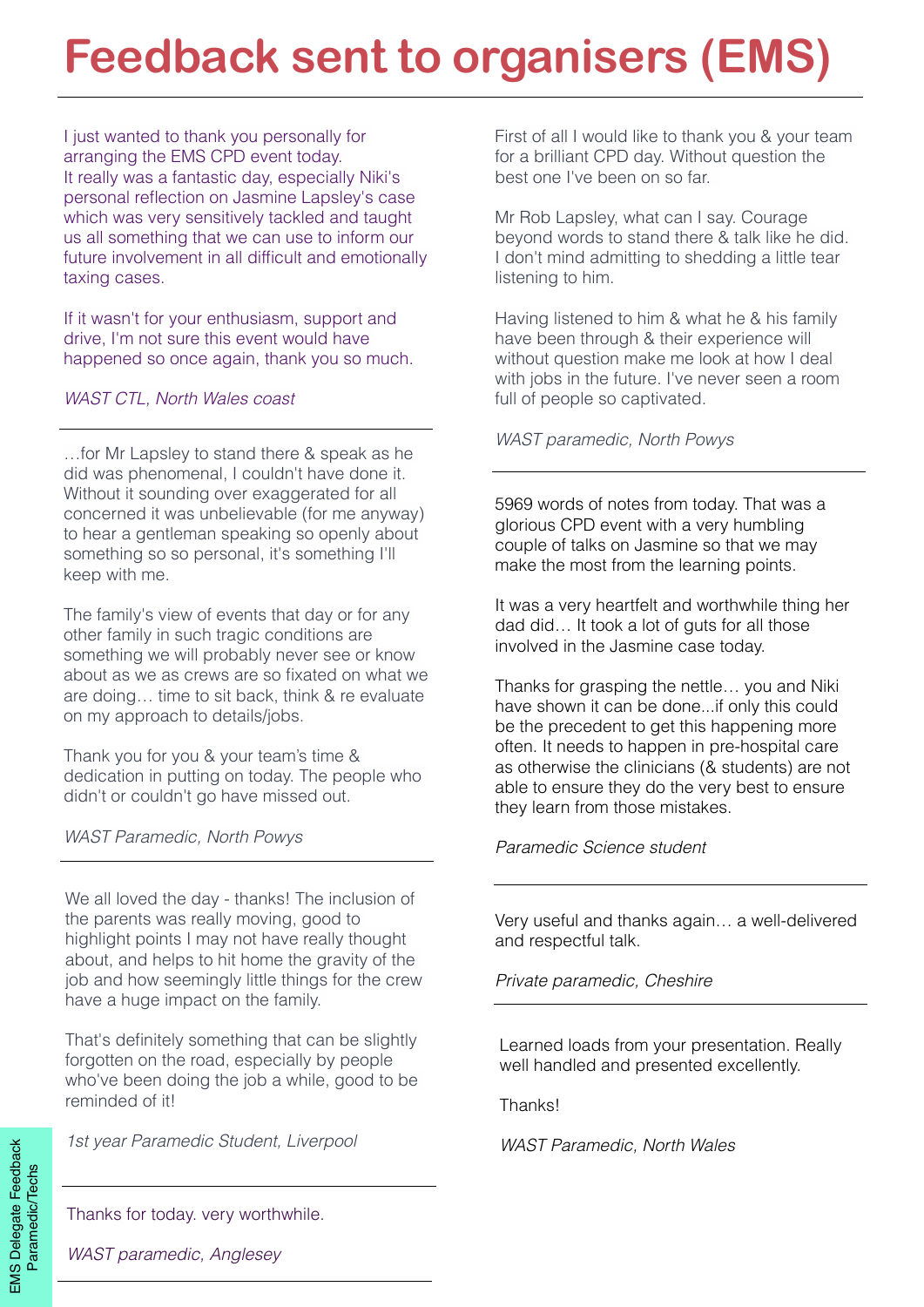# **Comments from Twitter**

Live tweet-reporting is normal from medical and EMS conferences these days, but we asked our delegates not to tweet material *from the talk itself* - partly because Dr Boyer wove Jasmine's story through a variety of off-shoot topics, and with a TED-style talk (no bullet points) the possibility of a picture slide being interpreted as disrespectful if viewed in isolation was felt to be quite high.

Hence there were far fewer Twitter comments than there may have been without the twitterblackout, here are a few of those posted after the session:

#### [#BangorCoPDay](https://twitter.com/hashtag/BangorCoPDay?src=hash)

The last presentation was one of the most moving and memorable. Learning important lessons from tragic events. - [@NWAmb\\_David](https://twitter.com/NWAmb_David)

Unbelievably powerful talk by [@NikiLBoyer](https://twitter.com/NikiLBoyer) & Jasmine Lapsley's dad Rob at [#BangorCoPDay](https://twitter.com/hashtag/BangorCoPDay?src=hash) theme was comms w/ families. [#compassionatecare](https://twitter.com/hashtag/compassionatecare?src=hash) - @mmbangor

[@mmbangor](https://twitter.com/mmbangor) gutted I missed it, sounded very good [#nexttime](https://twitter.com/hashtag/nexttime?src=hash) [#hopefully](https://twitter.com/hashtag/hopefully?src=hash) - @ffiffiwelsh

[@mmbangor](https://twitter.com/mmbangor) [@NikiLBoyer](https://twitter.com/NikiLBoyer) [@ParamedicsUK](https://twitter.com/ParamedicsUK) we need to learn from aviation. Bad things happen. The only way to stop them recurring is to talk openly - @DrIantoGuy

Blown away by the phenomenal feedback on [#BangorCoPDay](https://twitter.com/hashtag/BangorCoPDay?src=hash) esp [@NikiLBoyer](https://twitter.com/NikiLBoyer)'s talk on Jasmine Lapsley's inquest, and Jasmine's father's speech - @mmbangor

[@NikiLBoyer](https://twitter.com/NikiLBoyer) [@mmbangor](https://twitter.com/mmbangor) [@ParamedicsUK](https://twitter.com/ParamedicsUK) this morning's presentation was incredibly brave and moving. Thank you. [#BangorCoPDay](https://twitter.com/hashtag/BangorCoPDay?src=hash) - DrIantoGuy

**EMS Delegate Feedback** EMS Delegate Feedback **Paramedic/Techs** Paramedic/Techs

[@mmbangor](https://twitter.com/mmbangor) absolutely gutted to miss [@NikiLBoyer](https://twitter.com/NikiLBoyer) talk though, everyone was talking about it. Tragic topic, fantastically presented it seems. - [@\\_MikeSouth](https://twitter.com/_MikeSouth)

[@mmbangor](https://twitter.com/mmbangor) [@DrIantoGuy](https://twitter.com/DrIantoGuy) [@NikiLBoyer](https://twitter.com/NikiLBoyer) [@ParamedicsUK](https://twitter.com/ParamedicsUK) So good to hear an open, honest discussion - no burying under carpets. Lots to be learned… - [@cwtchynycegin](https://twitter.com/cwtchynycegin)

# **Jasmine's parents' response**

We showed Mr & Mrs Lapsley, Jasmine's parents, the first edition of this feedback summary (i.e. material up to *this* point in the report - subsequent pages became available after).

Their email in response said:

*"We're glad we attended and we're glad the delegates got something out of the day. The feedback was heartening.Thank you, and can you please pass on our thanks to Niki."*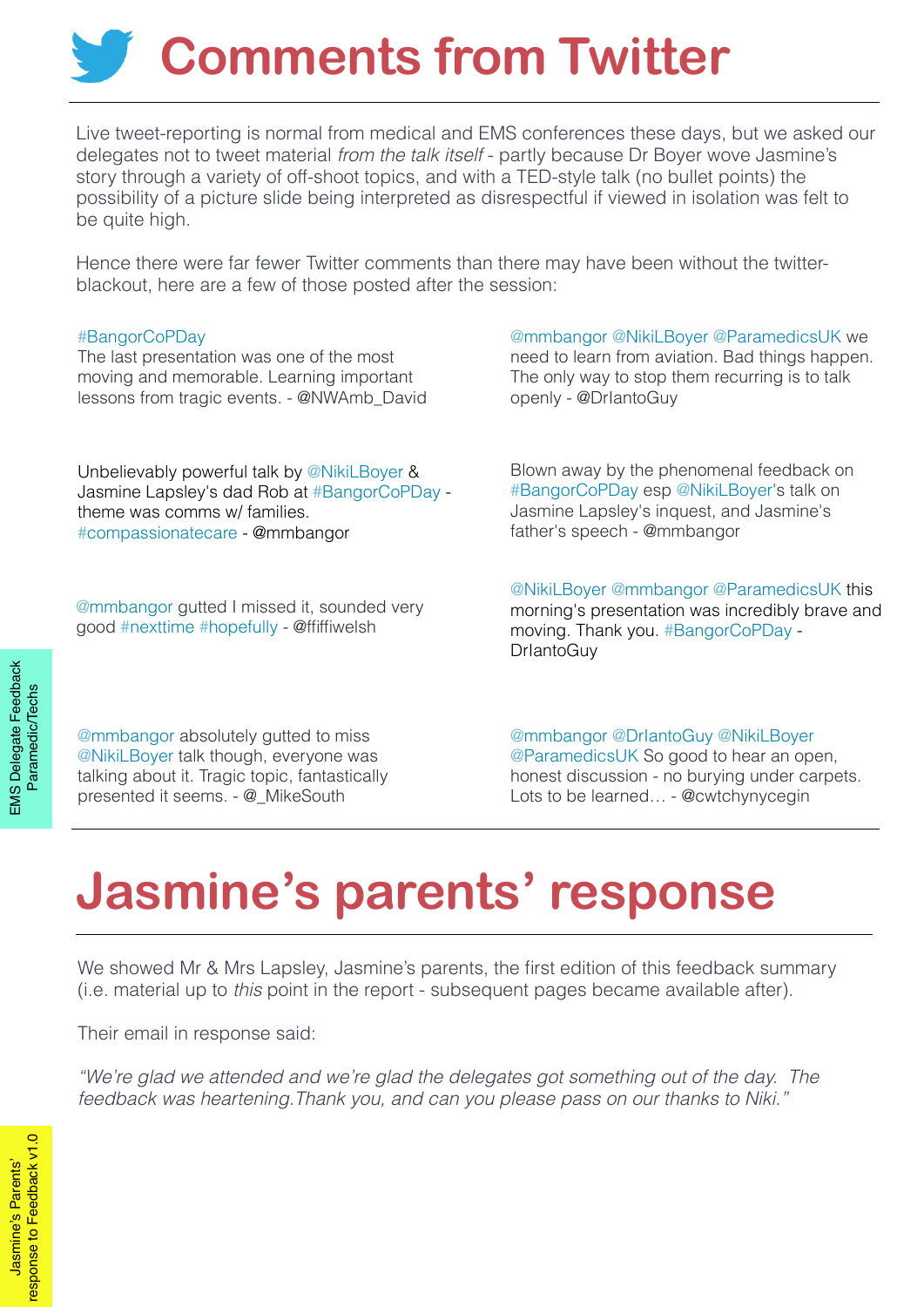# **Feedback from non-EMS delegates**

As well as the EMS delegates, 18 other feedback forms were received from other health staff (doctors, nurses, Operating Department Practitioners and a combat medical technician)

### What delegates thought before the talk

We asked our delegates to indicate on their feedback forms, "What did you think when you saw that this presentation was on today's programme?".

From 18 replies from non-EMS personnel:



### What delegates thought after the talk

We asked our delegates to indicate on their feedback forms, "How do you feel now about the inclusion of this presentation on today's programme?".



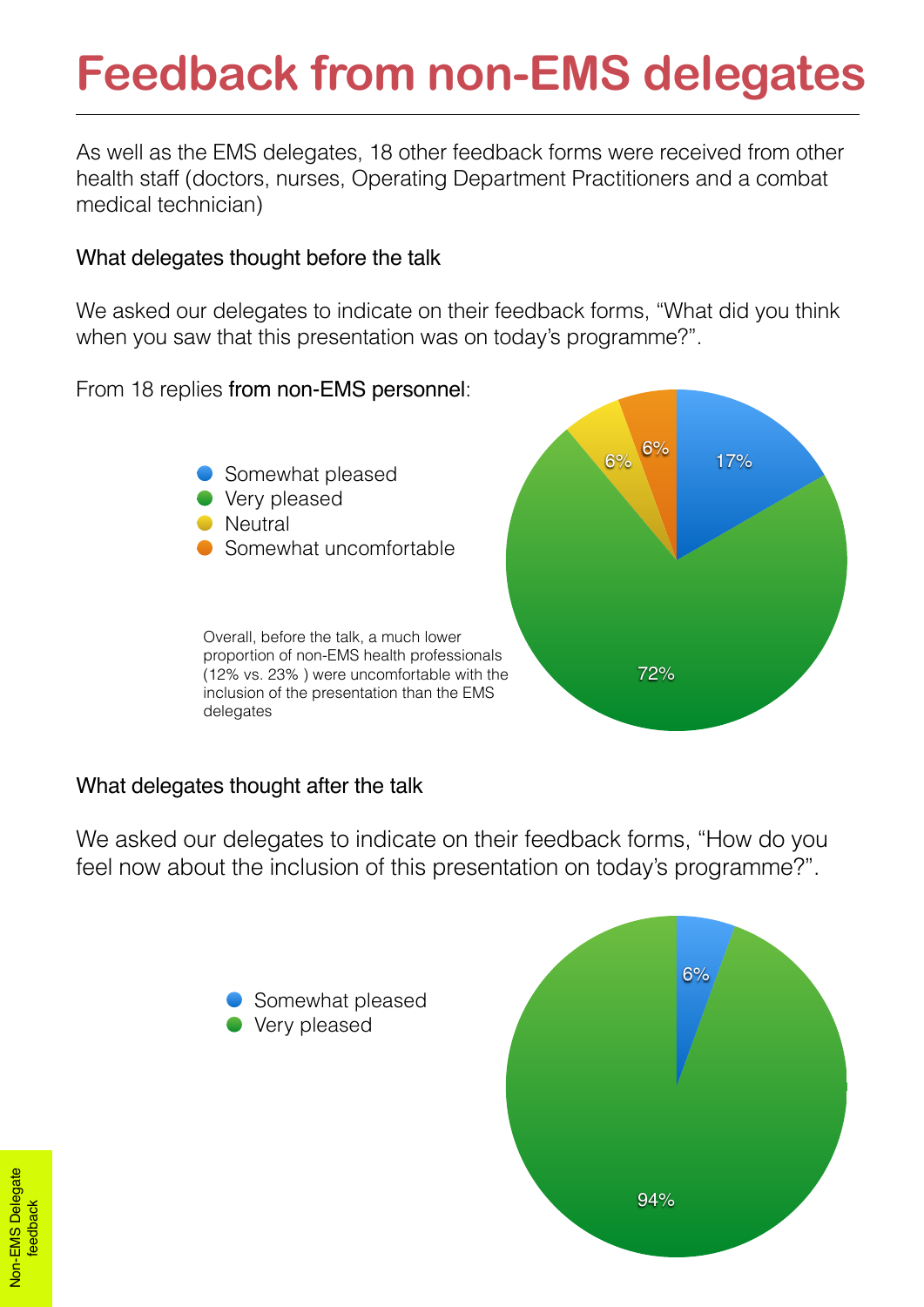### **Feedback from non-EMS delegates**

### What delegates thought of the speaker

Feedback from the 18 non-EMS personnel on Dr Boyer's presentation:



Was the presentation interesting?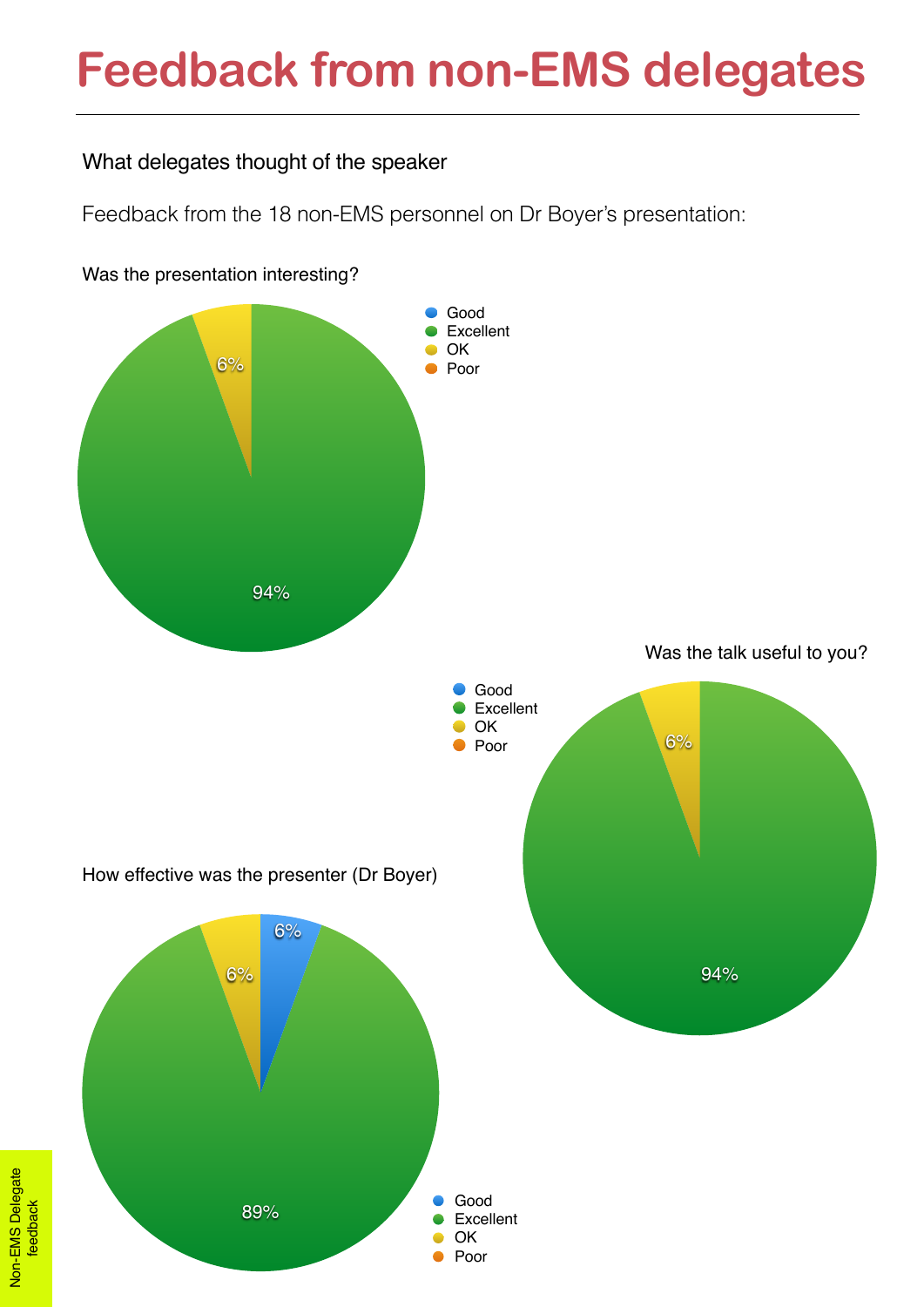# **Comments from non-EMS delegates**

| Comments "What did you think before"                                                                                                                                                                | Comments "What did you think after"                                                                                                                                                                                      |
|-----------------------------------------------------------------------------------------------------------------------------------------------------------------------------------------------------|--------------------------------------------------------------------------------------------------------------------------------------------------------------------------------------------------------------------------|
|                                                                                                                                                                                                     | Excellent presentation: both content and presentation<br>skills. Extremely brave of Rob to share his tragic<br>experience in such a public forum, please pass on<br>thanks and gratitude.                                |
|                                                                                                                                                                                                     | Lots of learning points                                                                                                                                                                                                  |
| Good to see, [illegible]                                                                                                                                                                            | Very solemn                                                                                                                                                                                                              |
|                                                                                                                                                                                                     | Lots to learn from this. Highlights how communicating<br>with parents and other members attending the scene<br>so important.                                                                                             |
| Having seen this on news coverage I was interested to<br>know how this topic was to be addressed.                                                                                                   | I thought it was extremely well presented and very<br>careful not to apportion blame, but to recommend<br>'best practice' findings for future incidents (V to V)                                                         |
|                                                                                                                                                                                                     | Very thought provoking. Thank you. Will take a lot of<br>learning points back to the ED. (N to V pleased)                                                                                                                |
| Not quite sure what to expect. Was prepared for a<br>'witchhunt' type feature. Made me think a lot about<br>what we say and do as professionals.                                                    | Incredibly brave of parents to attend, made me do a lot<br>of thinking about my future practice. (Somewhat to<br>very pleased)                                                                                           |
|                                                                                                                                                                                                     | Very pleased. Highlighted very important wider<br>consequences that are often overlooked. Maybe a<br>little less focus / pressure on the parents during the<br>talk. I personally would have found this quite stressful. |
| Hugely valuable perspective.                                                                                                                                                                        | Heavy subject but very good. Great day, thank you so<br>much (V to V)                                                                                                                                                    |
| Very intrigued: think it is sensitive but crucial subject to<br>talk about (V to V)                                                                                                                 | Brought home the importance of effective<br>communication, reflection and de-briefing-assessing<br>to improve for future incidents.                                                                                      |
| I was one of the CFRs [who] attended [Jasmine] and<br>wondered if I should sit behind a pillar. (Very pleased<br>AND somewhat uncomfortable in the before talk score,<br>TO somewhat uncomfortable) | It was a relief to hear both Niki's interpretation as an<br>unconnected onlooker and the frank views of<br>Jasmine's father. A lot of lessons have been learned<br>especially as to my position in the team.             |
| I did have mixed emotions regarding this presentation<br>(very pleased to very pleased)                                                                                                             | I hope that todays presentation and the involvement of<br>Jasmine's parents will help them in some way as they<br>grieve for the loss of their beautiful daughter.                                                       |
|                                                                                                                                                                                                     | Excellent reflection, a lot learned and a lot to think<br>about re communication with families in ED and<br>accurate documentation                                                                                       |